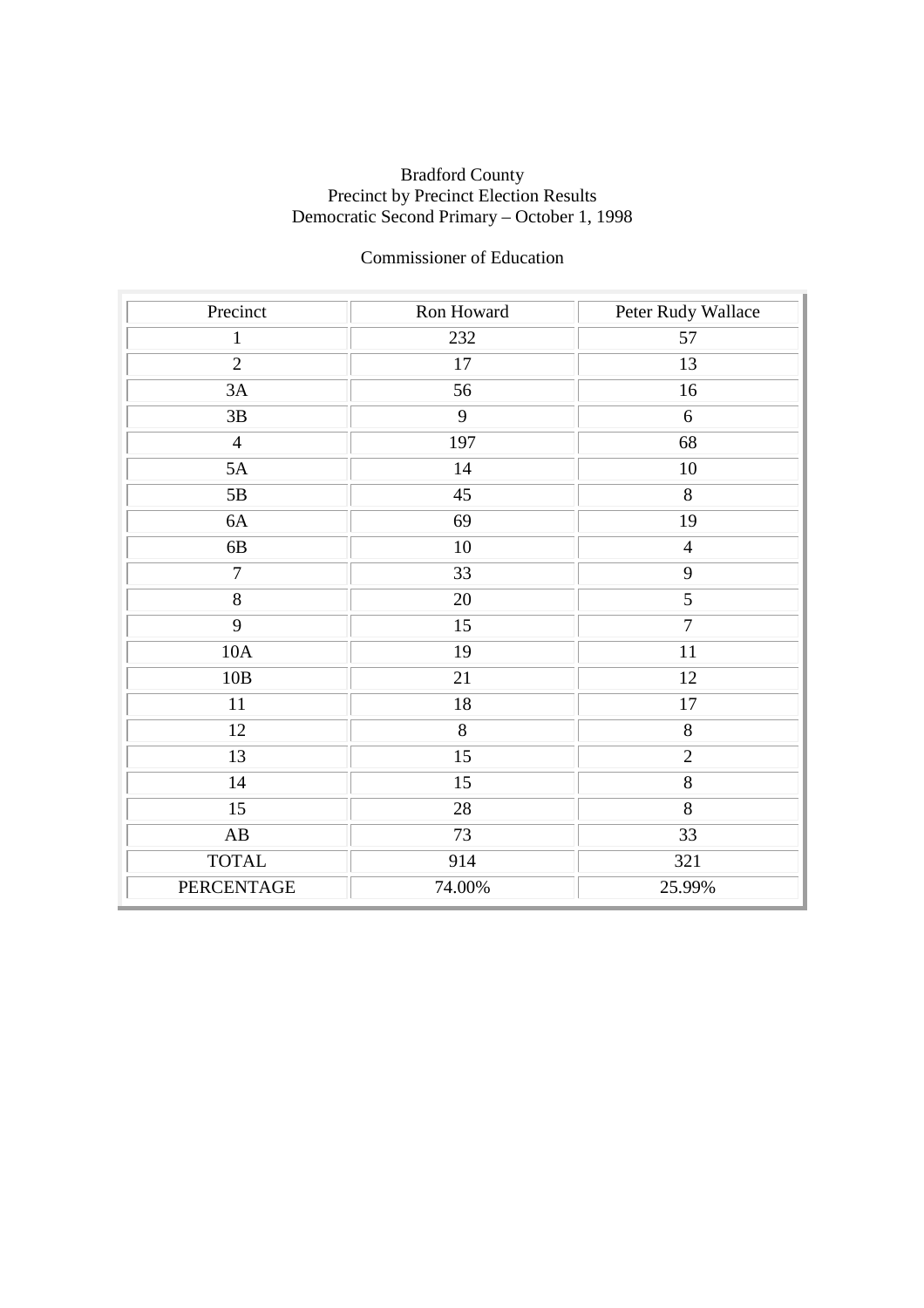### Bradford County Precinct by Precinct Election Results Democratic Second Primary – October 1, 1998

# County Commissioner – District 2

| Precinct          | <b>Arthur Gaskins</b> | Doyle Thomas |
|-------------------|-----------------------|--------------|
|                   | 176                   | 169          |
| 3A                | 22                    | 65           |
| $\overline{4}$    | 107                   | 208          |
| 5B                | 28                    | 29           |
| 6A                | 42                    | 63           |
| AB                | 27                    | 36           |
| <b>TOTAL</b>      | 402                   | 570          |
| <b>PERCENTAGE</b> | 41.35%                | 58.64%       |